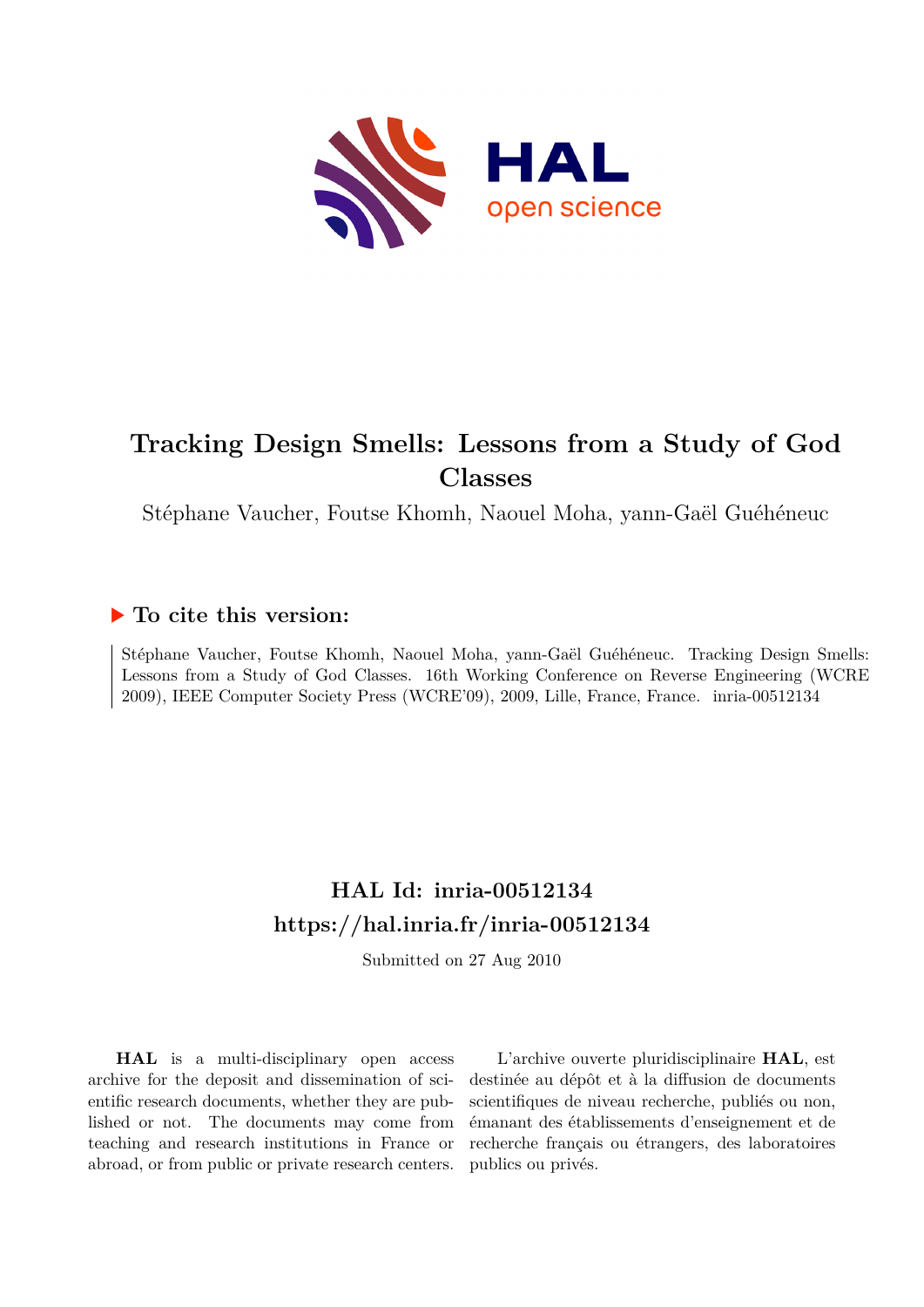### Tracking Design Smells: Lessons from a Study of God Classes

Stéphane Vaucher Foutse Khomh *GEODES / Ptidej Team Dept. d'Informatique ´*  $Université de Montréal$ *Montreal, Canada Email:* {*vauchers,foutsekh*}*@iro.umontreal.ca*

Naouel Moha *Triskell Team IRISA / Universite de Rennes 1 ´ Rennes, France Email: moha@irisa.fr*

Yann-Gaël Guéhéneuc *Ptidej Team Dept. de G ´ enie Informatique ´*  $\emph{École Polytechnique de Montréal}$ *Montreal, Canada ´ Email: yann-gael.gueheneuc@polymtl.ca*

*Abstract*—"God class" is a term used to describe a certain type of large classes which "know too much or do too much". Often a God class (GC) is created by accident as functionalities are incrementally added to a central class over the course of its evolution. GCs are generally thought to be examples of bad code that should be detected and removed to ensure software quality. However, in some cases, a GC is created by design as the best solution to a particular problem because, for example, the problem is not easily decomposable or strong requirements on efficiency exist. In this paper, we study in two open-source systems the "life cycle" of GCs: how they arise, how prevalent they are, and whether they remain or they are removed as the systems evolve over time, through a number of versions. We show how to detect the degree of "godliness" of classes automatically. Then, we show that by identifying the evolution of "godliness", we can distinguish between those classes that are so by design (good code) from those that occurred by accident (bad code). This methodology can guide software quality teams in their efforts to implement prevention and correction mechanisms.

*Keywords*—Design smells; software evolution, empirical study.

#### I. INTRODUCTION

Quality analysis (QA) teams are concerned with identifying problematic pieces of code in the systems developed by their colleagues. Usually, QA teams first focus on the most important parts of a system (*e.g.*, its kernel) because of their limited resources in time and personnel; their remaining efforts then focus on the more risky parts of the system, using for example static code analysis to identify them.

Static code analysis can detect structural patterns in systems that are signs of poor design decisions like code and design smells [1], [2]. Code and design smells are poor solutions to recurring implementation and design problems [1]. An example of a typical and recurrent smell is the God class (GC), also called Blob [3], which defines a class that "knows too much or does too much" and centralises many functionalities. More precisely, a GC corresponds to a large controller class that depends on data stored in surrounding data classes. GCs are considered in the literature to be a bad programming practice [3], [4].

Although generally considered bad, there are cases where GCs are the most reasonable solution to a problem. For example, parsers are notoriously difficult to decompose, resulting in very large and complex classes. To the best of our knowledge, no previous work has studied the origin of smells (and in particular GCs), how they have been introduced, removed, and also how they evolve in systems. Additionally, few studies have proposed methods/techniques to prevent and correct these smells.

*Guiding Metaphor:* As in previous work [5], we cast our empirical study as a problem analogous to research in the field of *epidemiology*. Epidemiology is the study of factors conditioning the appearance, frequency, way of diffusion, and evolution of a disease to plan its prevention and treatments. Following the metaphor of epidemiology, researchers on software maintenance study the factors leading to software problems (*e.g.*, unstructured code).

This paper presents an exploratory analysis of the "life cycle" of GCs: (1) we use a Bayesian approach to detect the presence of GCs in systems and rank them; (2) we study the evolution of these GCs in systems; specifically, we study how GCs are introduced in and removed from the systems and how they evolve. The result of this study allows us to (3) discuss a predictive model to prevent their introduction: given a change request, how likely will a class become a GC. Finally, (4) we discuss how refactorings could be used to treat classes identified as God classes.

Our study leverages our previous work in GC detection [6], in which we developed a Bayesian-based smell detection model and tested it on two open-source systems. This model was shown to accurately detect all existing occurrences while raising few false alarms. For the present work, this model is used to evaluate different versions of two opensource systems, Xerces and Eclipse JDT. We also examine the effect of different code changes on the likelihood that classes become GCs. This study shows that a large proportion of GCs seems to be introduced as a conscious design decision by developers; and that specific maintenance activities can eliminate GCs when they are accidents.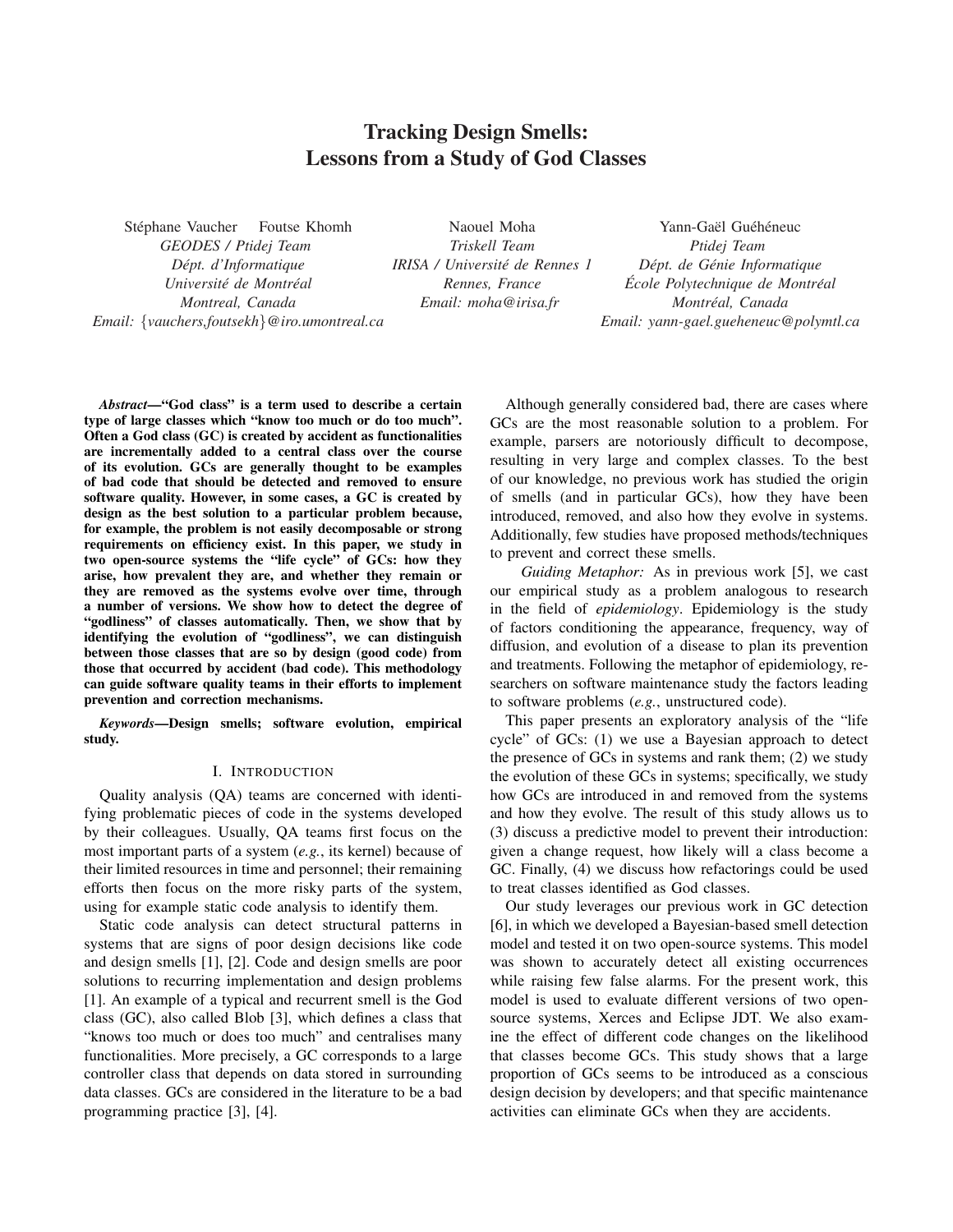*Organisation:* Section II relates our study with previous work. Section III presents our study along with the evolution of GCs in systems and the techniques used in the study. Section IV presents the process of building a model for the prevention of GC and suggestions of corrections, while Section V discusses the results of our study, along with threats to their validity. Finally, Section VI concludes the paper and outlines future work.

#### II. RELATED WORK

Many papers address various aspects of software evolution but few deal specifically with the evolution of code and–or design smells.

*Smell Definition and Detection:* Code and design smells include low-level or local problems such as code smells [1], which are usually symptoms of more global design smells such as antipatterns [3]. Code smells are indicators or symptoms of the possible presence of design smells. Fowler [1] presented 22 code smells, structures in the source code that suggest the possibility of refactorings. Code smells such as duplicated code, long methods, large classes, and long parameter lists are just a few symptoms of design smells and opportunities for refactorings. Brown *et al.* [3] described 40 antipatterns, including the well-known Blob and Spaghetti Code. Riel [4] defined 61 heuristics characterising good object-oriented programming to assess and improve manually a system design and implementation; alluding to bad programming practices, such as GCs.

Several approaches to specify and detect code smells and antipatterns have been proposed. They range from manual approaches, based on inspection techniques [7], to metricbased heuristics [8], [9], where antipatterns are identified according to sets of rules and thresholds defined on various metrics. Rules may also be defined using fuzzy logic and executed by means of a rule-inference engine [10]. Some approaches for complex software analysis use visualisation techniques [11], [12]. Such semi-automatic approaches are an interesting compromise between fully automatic detection techniques that can be efficient but lose track of the context and manual inspections that are slow and subjective [13]. However, they require human expertise and are thus timeconsuming. Other approaches perform fully automatic detection and use visualisation techniques to present the detection results [14], [15].

This previous work has contributed significantly to the specification and automatic detection of code and design smells. The approach used in this study, builds on these previous works, especially [6] and [2], and offers a probabilistic method to study the evolution of smells in systems.

*Smell Evolution:* Recently, some work studied the impact of code smells and of one design smell (God class) on evolution-related phenomena. In a direction of research related to the impact of smells on program comprehension, Du Bois *et al.* [16] showed that the decomposition of GCs into a number of collaborating classes using well-known refactorings can facilitate comprehension. Independently, Lozano *et al.*'s work [17] raised several research questions related to the impact of smells on maintainability and suggest different research directions. In a paper in the same proceedings as this one, Khomh *et al.* [18] studied the impact of classes with code smells on change-proneness and the particular impact of certain code smells, using Azureus and Eclipse. They showed that the risk that classes with code smells change is very high, except in a few explainable cases.

This previous work raised the awareness of the community towards the concrete impact of code smells and antipatterns. In this study, we focus on one design smell to understand its evolution and discuss its possible prevention and correction.

*Software Evolution:* In recent years, much work has been done on problems related to the evolution of systems. A dedicated workshop exists since 1998, the International Workshop on Principles of Software Evolution. We summarise some important lines of work on software evolution.

A direction of research studies the evolution of systems to identify co-changing artifacts. Zimmermann *et al.* [19] extended previous work [20], [21], [22], [23] to recover co-changing fine-grain entities (classes, methods, fields. . . ). They suggest likely future changes by detecting causal couplings between entities to prevent incomplete changes. German [24] abstract co-changing files into modification requests and analyses their interrelationships and authors. Bouktif *et al.* [25] identify recurring patterns in the evolution of co-changing files.

Another direction of research provides help to understand system evolution through visualisation techniques. For example, Eick *et al.* [26] developed tools to visualise the evolution of software measures and change data, including size and effort. Ratzinger *et al.* [27] proposed an approach called EvoLens to explore evolution data across multiple dimensions. It allows visualising important relationships across module boundaries based on customisable views. Xie *et al.* [28] presented several visualisation techniques integrated in a tool called CVSViewer3D. This tool offers system-, file-, function-, and line-level views. It allows, for example, to highlight all changes made by one developer.

Yet another research direction investigates the evolution of systems to infer information about these systems. Bakota *et al.* [29] studied the evolution of clones across software versions to track those occurrences of clones that could become problematic in the future versions. They reuse the clone detection technique available in COLUMBUS and define a similarity measure to relate two code fragments in two versions of a system. Then, they studied the evolution of clones and defined four major categories of clones according to their evolution pattern: vanished, occurring, moving, and migrating clones. Demeyer *et al.* [30] defined four metricbased heuristics to identify the refactorings applied between two versions of a system.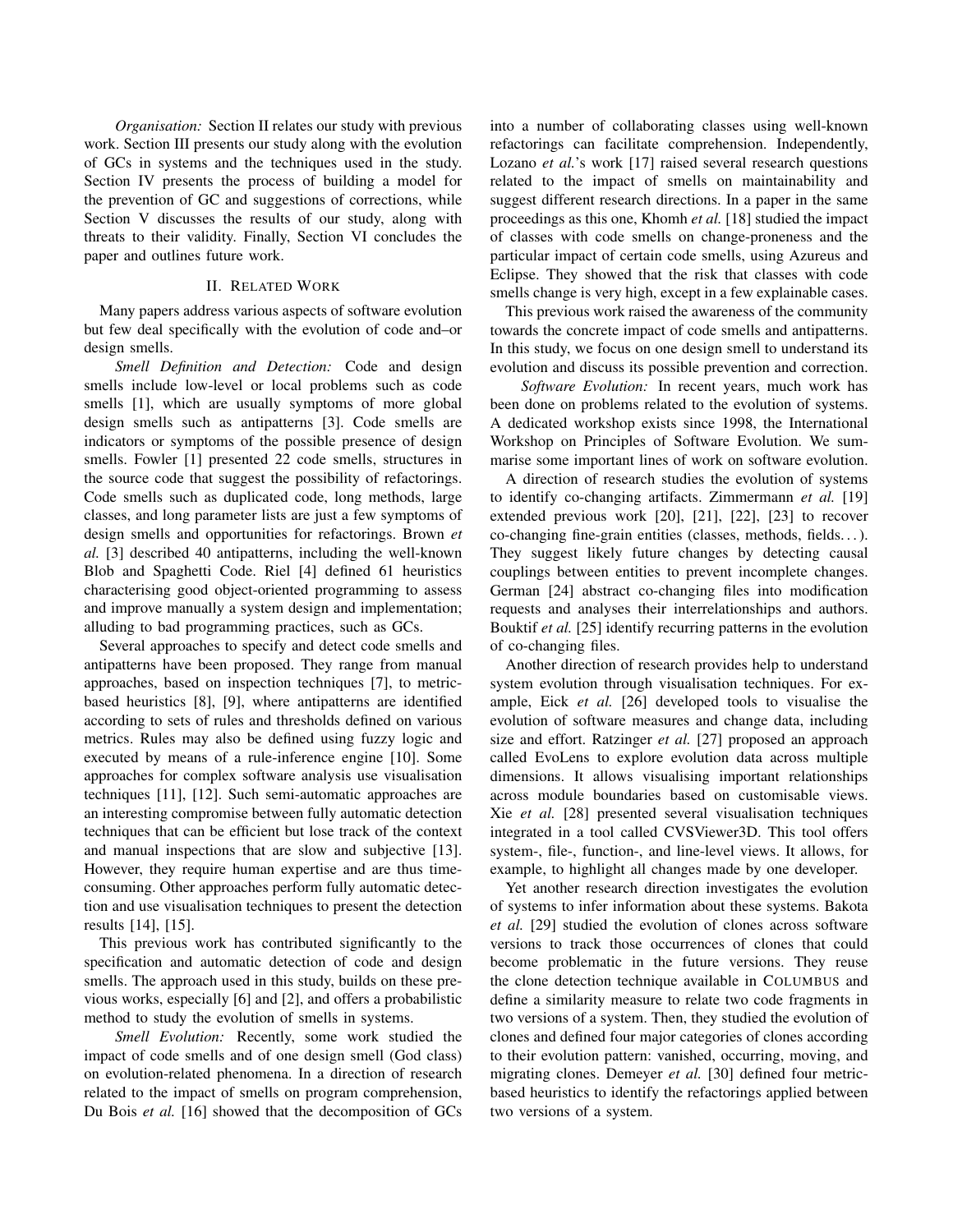Finally, in another research direction, researchers performed evolution analyses trying to infer design and–or architectural knowledge about a system. For example, Egyed [31] proposed an approach to check the consistency of evolving UML diagrams. In a series of papers, Xing and Stroulia [32] proposed an approach to analyse the evolution of the logical designs of systems. They proposed three types of longitudinal analyses: phasic, gamma, and optimal matching, to recover distinct evolutionary phases and their styles, thus helping in evolving the system consistently. Mens *et al.* [33] performed a metrics-based study of the evolution of Eclipse, the popular integrated development environment. Their study consisted in evaluating Eclipse against three laws of software evolution (law 1: *Continuing Change*, law 2: *Increasing Complexity*, and law 6: *Continuing Growth*) using size and complexity indicators (such as number of classes, lines of code, number of defect reports). They found that Eclipse changed and grew continuously, hence supporting laws 1 and 6. However, the increase in complexity (law 2) of Eclipse was only partially supported. Wermelinger *et al.* [34] performed a quite similar case study as [33].

We get inspiration from this previous work to study the evolution of smells that we consider to be diseases that can infect healthy software systems. Our ultimate goal is to prevent and cure such infections.

#### III. THE EVOLUTION OF GOD CLASSES

Following our metaphor, just as a disease can affect the health of a person, *smells* can affect the "health" of a system. Moreover, it is usually preferable to prevent an infection than to cure it afterwards. However, prevention is quite difficult without understanding how the disease can be contracted. In particular, we must know its causes (*e.g.*, smoking causes cancer) and–or its transmission mechanisms (*e.g.*, airborne infection in public places). There are limits to what prevention can do and to treatments for curing a disease are also needed.

Consequently, we study factors conditioning the appearance, frequency, way of diffusion, and evolution of GCs a recurrent and potentially harmful "disease" in objectoriented systems. Our ultimate goal is to find ways to prevent the introduction of GCs and facilitate their removal. We choose to study GCs because they occur frequently in object-oriented systems and impact negatively the quality and maintenance of systems.

As in epidemiological studies, we selected a population that contains "infected" classes. The two open-source systems, Xerces and Eclipse JDT, serve as our population. We identified GCs in the different versions of these systems using a detection model. Then, we identified and classified different evolution trends of GCs that indicate how the level of "godliness" of these classes varies throughout the life cycle of the systems. The identification of the evolution trends was performed using a classification technique based



Figure 1. GC Detection Model

on dynamic time-warping (DTW). These trends are then used to understand how these classes become GCs and could be corrected. Prevention and correction mechanisms are then discussed based on these evolution trends.

In the following, we provide a short description of the two systems, our "population". We also describe succinctly the detection model and the DTW technique. Then, we present the evolution trends of GCs. The mechanisms of prevention and correction that could stem from the evolution trends are described in the next section.

#### *A. Population*

The population of our study consists of two well-known, industrial-strength, open-source systems: Xerces and the Eclipse JDT sub-project. Xerces<sup>1</sup> is a family of software packages for parsing and manipulating XML. It implements a number of APIs for XML parsing, including DOM and SAX2. Implementations are available for C++ and Perl.

The Eclipse JDT sub-project<sup>2</sup> is an Eclipse plug-in that implements the infrastructure for the Java IDE of the Eclipse platform. It provides a Java model and capabilities to parse, manipulate, and rewrite Java programs. Eclipse has been developed partly by a commercial company (IBM), which makes it more likely to embody industrial practices. It has also been used in related studies, *e.g.*, [33], [34].

These systems were chosen because they are long-lived and each contains several hundred to several thousand of classes. Furthermore, they are from different problem domains and follow different development processes, two factors affecting design quality. We analysed 36 releases of Xerces from 1999 to 2006 and 22 releases of Eclipse JDT available from 2001 to 2008.

#### *B. Detection Model*

The identification of GCs in systems was performed with the detection model presented in [6]. From a rule card describing the detection rules, we built a Bayesian belief network describing a probabilistic model of the rule card, as shown in Figure 1.

```
1http://xerces.apache.org/
```
<sup>2</sup>http://eclipse.org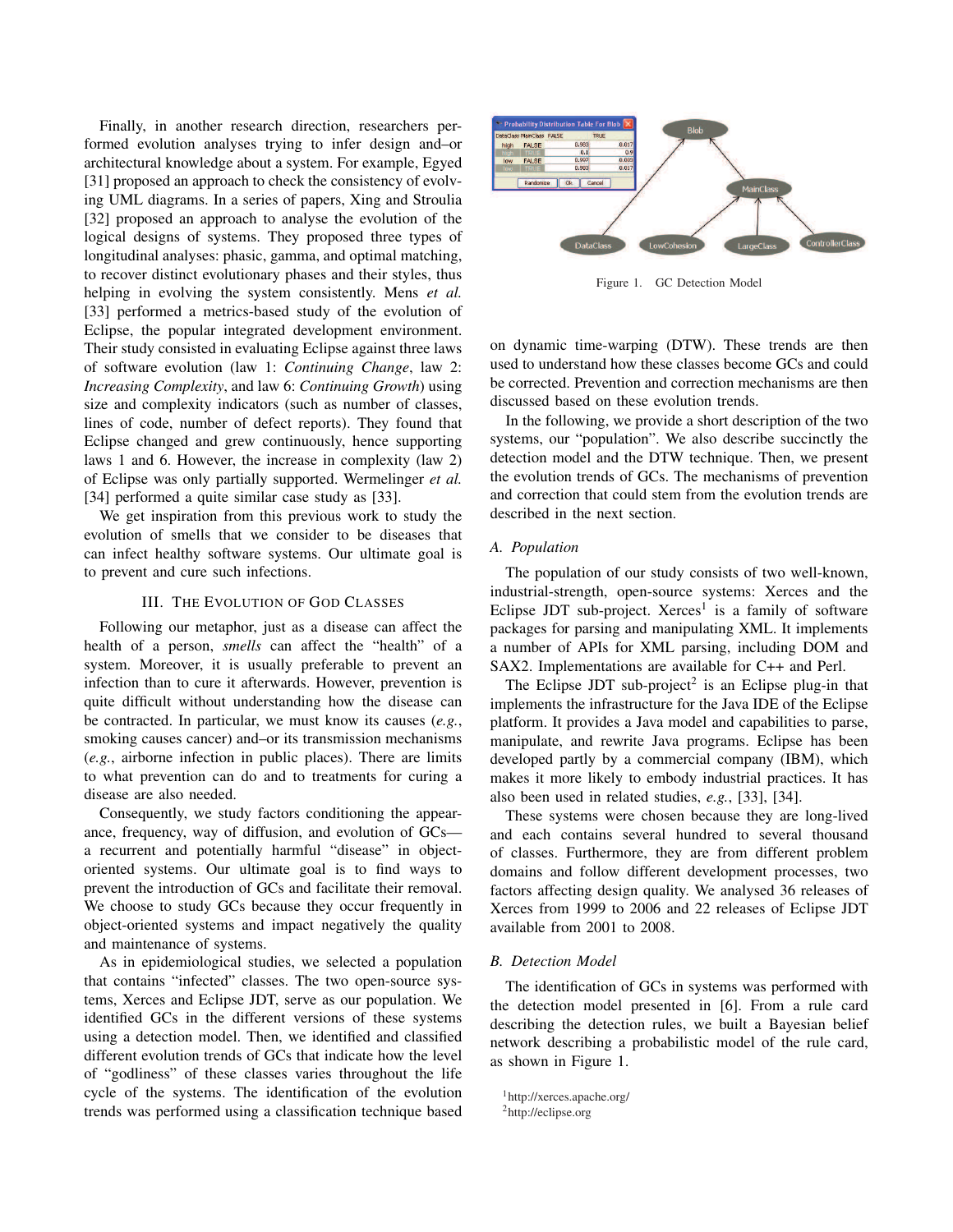This model is based on metrics for characterising specific classes and computes the probability that these specific classes are GCs. The inputs used in the model include: (1) the size of the class (its number of methods and attributes), (2) its cohesion (using Henderson-Sellers' LCOM5 [35]), (3) the number of associated data classes, and (4) a lexical analysis of the names of a class and its methods.

The model was calibrated by learning the conditional probability tables from manually-validated data. These data relate to Xerces v2.7.0, in which we asked two undergraduate students and two graduate students to detect occurrences of GCs in the two systems. The pair of undergraduate students performed the task together [36]. In previous work [6], we showed that building the model using a system and applying on another gives consistent results, thus avoiding the problem of over-fitting, *i.e.*, of false positives.

The output of this model is a real value between 0 and 1: the probability that the class exhibiting the symptoms (smell) of a GC is truly a GC; we refer to this probability as the "Godliness" of a class. The output probability enables us to rank classes, which cannot be identified by traditional detection techniques. More exactly, we can track the evolution of all classes throughout the existence of a system and identify when and how they degenerate into GCs.

The model used was built and tested on Xerces v2.7.0. We used the highest level probability (45%) detected as a threshold to tag classes in Eclipse. In previous work [6], this model was able to guide manual inspections in two systems with a precision of 77% in top-ranked classes.

#### *C. Global Evolution Trends of God Classes*

The first step in the study consisted of evaluating the number of GCs present in every version of a system to identify possible global trends. Figure 2 presents the ratio of GCs (right axis) from one version to the next as well as the growth of the system (left axis, in number of classes). The figure shows that the growth of both systems is relatively linear. The different plateaux (both curves) correspond to minor versions during which few new classes/GCs are added. The proportion of GCs is relatively stable in Eclipse (2%) but varies significantly in Xerces (10%–15%).

Table I INTRODUCTION AND REMOVAL OF GOD CLASSES.

|                                    | <b>Xerces</b> | Eclipse JDT |
|------------------------------------|---------------|-------------|
| Nb of GCs $(\%)$                   | 138 (18%)     | 144 $(3%)$  |
| Nb of GCs from introduction $(\%)$ | 97 (70%)      | 88 (61%)    |
| Nb of GCs deleted $(\% )$          | 41 $(30\%)$   | 27(19%)     |

Table I summarises descriptive statistics concerning the introduction and removal of GCs. Globally, Xerces and Eclipse JDT have 138 and 144 classes that were GCs at some point in their existence. A large number of these GCs were GCs from their introduction: 70% for Xerces and 61%



Figure 3. Evolution Trend Classification

for Eclipse JDT. Later in the life cycle of the systems, these classes have been deleted in the proportion of 30% in Xerces and 19% in Eclipse JDT.

#### *D. Dynamic Time-Warping*

The evolution of a class with respect to its level of "godliness" can be represented as a signal  $S = (s_1, s_2, s_3, ..., s_n)$ where  $s_i, 1 \leq i \leq n$  is the probability that a class is a GC at the version  $i$ . Version  $i$  represents a version in which a class appears in the system and  $n$  is the total number of versions in which the class exists and is analysed.

Our objective is to classify  $S$  according to meaningful change stereotypes and thus guide our subsequent study of the evolution of GCs. To reach this objective, we use a classification technique based on dynamic time-warping (DTW). DTW was first presented by Kruskal and Lierberman [37] to compute a time-independent comparison of pairs of signals. This technique finds a "topological" distance between two signals by modifying the time axis of each one. For example, it can align two signals with peaks at different times. This ability to modify time is important because changes in classes tend to happen irregularly, often independently of the system versions. A specific signal is classified according to its proximity to the nearest stereotype.

#### *E. Classification of the Evolution Trends*

We present the results of the classification of the evolution trends of GCs on Xerces and Eclipse JDT. Figure 3 presents this classification (the seven surrounding plots, from  $a$  to  $g$ ) and illustrates it with an example: the evolution trend of class org.apache.xerces.impl.XMLVersionDetector in the center. S represents the signal to be classified, *i.e.*, the probability that class XMLVersionDetector is a GC, and  $d(x, S)$  corresponds to the distance calculated by the DTW algorithm between the signal  $S$  and a stereotype  $x$ .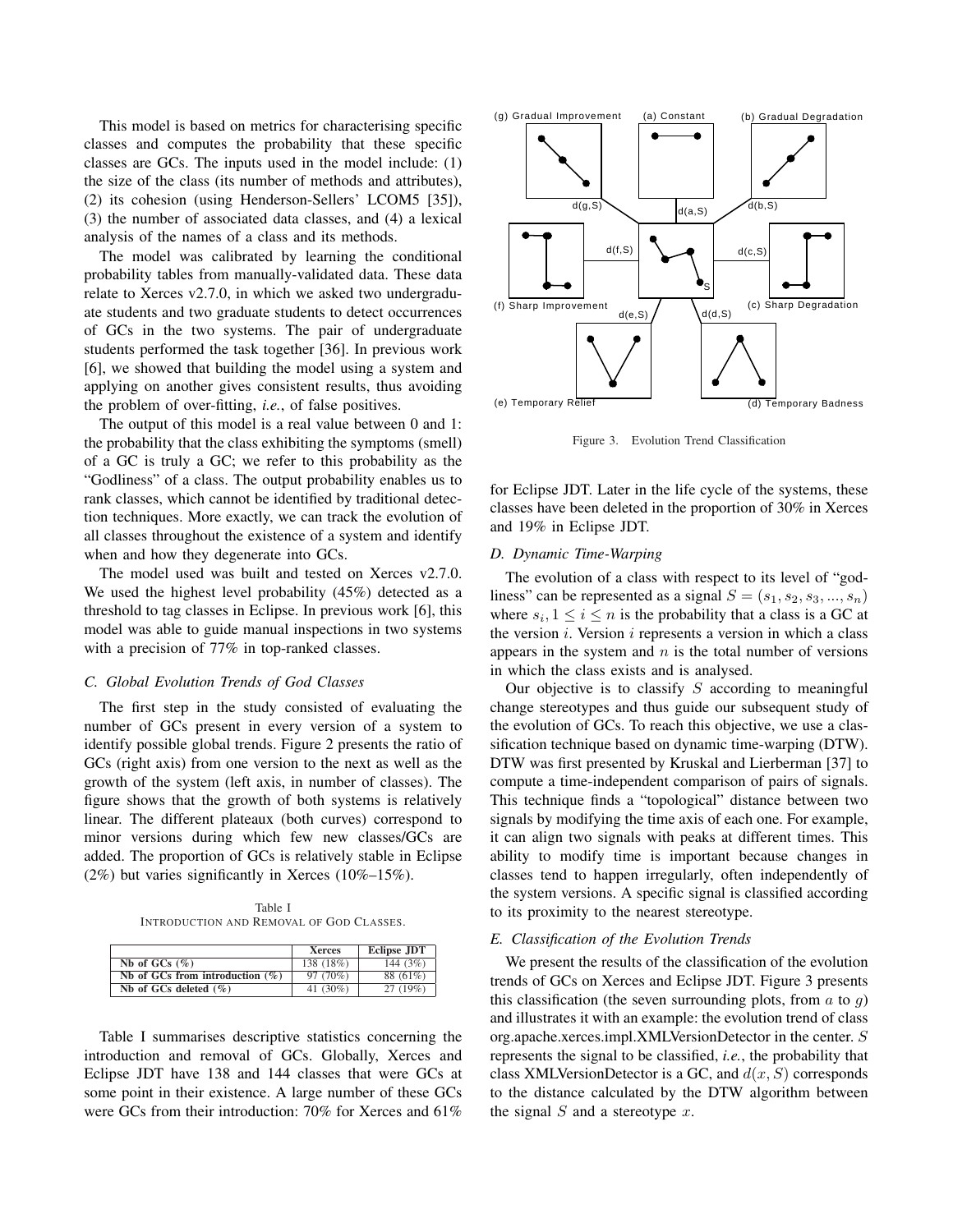

Figure 2. God Class Ratios vs. Total Classes

The different stereotypes are defined by two or three point configurations where every point can either have a none, medium, or high value. Low and high correspond to the lowest and highest godliness probabilities possible, and medium is  $(low + high)/2$ . Only three points are needed because the DTW can stretch the signal as much as needed. S can have however different values. The seven stereotypes describe different common evolution trends that have been observed using the DTW-based clustering technique (described in [25]) on the GCs in Xerces and Eclipse JDT.

The *Constant* stereotype corresponds to a stable signal where the class is always tagged as a GC. *Gradual improvement* corresponds to a class that starts with a high probability of being a GC, probability which drops to a medium level before becoming low. *Sharp improvement* is similar but the transition is abrupt: the signal level drops from high to low in a single version. *Gradual degradation* and *Sharp degradation* show the same phenomenon except describing design degradation. Finally, *Temporary relief* and *Temporary badness* are stereotypes of classes that are only temporarily GCs. To classify an evolution signal S, we compute the distance with the different stereotypes. The DTW algorithm finds  $d(x, S)$  as the minimal distance between x and S.

The distribution of different trends is presented in Figure 4. In Xerces, out of the 138 classes that were GCs at some point in their existence, 91 (66%) showed no significant variations and followed the constant stereotype. 16 GCs (12% corresponding to improvement trends) were corrected by developers. This is significantly fewer than the number of GCs removed by developers (41, see Table I). 22 (16% corresponding to degradation trends) classes presented different degradation symptoms.

Similarly, Eclipse JDT (containing 144 GCs) had a large number of stable GCs, 96 (63%). In this system, almost as many GCs were corrected, 21 (14% corresponding to improvement trends) as were deleted (27, see Table I). Finally, 27 (19%) classes saw their quality degrade. We consider that the classes corresponding to Temporary badness and relief are instances of both an improvement and a degradation.

This classification process highlights three main types of evolution trends of interest: improved, degraded, and constant GCs. Analysing each group can provide key insights into the nature of these complex classes, why they still exist or become more complex, and how they are improved. We now analyse in greater detail each of these evolution trends.

*Constant:* By far, this group is the largest stereotype. It contains a high number of GCs that are introduced at the very beginning in systems and that remain GCs throughout the existence of the systems. We investigated the motivation of developers for creating and adding large classes with lots of functionalities to a system. When asked, the primary developer of Xerces mentioned that these classes were as complex as the problems addressed. Independently, we verified the use of design patterns [38] in these classes as it could indicate a clear intention by developers to write clean code; the structure of the classes is no accident. We found that 82% of the classes from this group were playing roles in at least one of the following design patterns: Abstract Factory, Adapter, Observer, and Prototype.

*Degradation:* The GCs observed in this category have two different reasons for their degradation: either they gained new responsibilities (and grow in size) or they gained new data classes. In EclipseJDT, for the most part, these GCs are very large classes from their introduction. The main reason why their observed quality degrades is due to the addition of data classes. This can be explained by the particular use of data classes in Eclipse: often, data classes are used to communicate data between different application layers. One typical case is org.eclipse.jface.text.Region, a data class that describes a certain range in an indexed text store. This data class is in fact a value object used to transmit information from one system layer to another. One large class that uses it is org.eclipse.jdt.internal.debug.ui. snippeteditor.JavaSnippetEditor. Although there seems to be a justification for such design, any large class that interacts with a large number of these value objects, centralises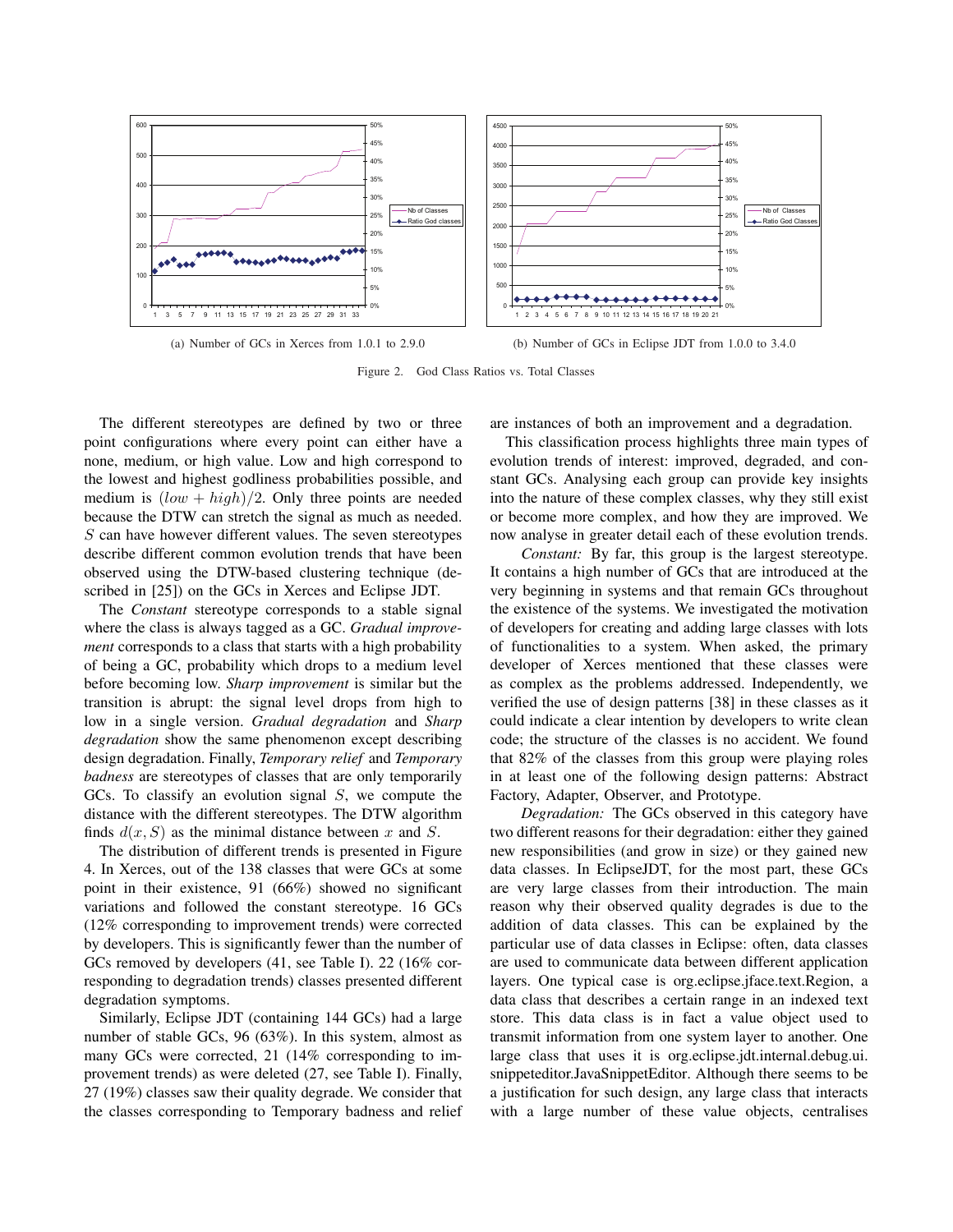

Figure 4. Evolution Trends Distribution of God Classes

behaviour, a symptom of GCs.

For Xerces, 11 of 15 sharp degradations are due to a similar situation: the quality of a class degrades because it is already large and developers add new data classes. Gradual changes, however, were all incurred by additional code. Table II summarises the changes occurring in the degraded classes. In this table, two different growth rates are presented: the average relative size increases in instructions and in methods. The number of versions indicates the duration of the gradual degradation. Sharp degradations show an average increase of 150% in instruction size and 86% in method size between a pair of versions. In the case of gradual degradations, the average change rates per version is 65% for instructions and 41% for methods. Not presented in the table, the total changes in gradual degradated classes tend to be equivalent to that of the sharp degradations. Other metrics were considered like cohesion but were not significantly impacted.

Table II DEGRADATION GROWTH RATES IN XERCES

| Degradation | Growth rate          | Growth rate     | Nb of          |
|-------------|----------------------|-----------------|----------------|
| trend       | instructions/version | methods/version | versions       |
| Sharp       | 363.64%              | 162.50%         |                |
| Sharp       | 138.44%              | 283.33%         |                |
| Sharp       | 214.98%              | 113.64%         |                |
| Sharp       | 513.33%              | 100.00%         |                |
| Gradual     | $40.99\%$            | 16.67%          | $\overline{c}$ |
| Gradual     | 142.90%              | 6.67%           | 3              |
| Gradual     | 9.46%                | 15.38%          | 5              |
| Gradual     | 65.04%               | 6.25%           | $\overline{c}$ |
| Gradual     | 34.28%               | 155.56%         | 3              |
| Gradual     | 63.46%               | 42.86%          | $\overline{2}$ |
| Gradual     | 103.33%              | 45.00%          | 4              |

The results presented in Table II seem to indicate that, when performing a modification on a class, developers should pay attention to the size of the changes made, as they may induce a degradation of the quality of the class. This will be discussed in greater detail in Section IV.

*Improvement:* Brown *et al.* [3] defined GCs as a large complex class associated with many data classes. Fowler [1] suggested refactorings to correct both large classes and data classes. To correct large classes, possible refactorings include *Extract Class*, *Extract Subclass*, and *Extract Interface*. When correcting a data class, the main concern is to limit access to its public attributes using the *Encapsulate Field* refactoring and then to add functionalities using the *Move Method* and *Extract Method* refactorings.

In our investigation of the improved GCs, we analysed the different classes to identify if and what refactorings were applied. The results are presented in Table III. The vast majority of refactorings found in Xerces were not refactorings "by the book". In fact, four times, developers of Xerces extracted new super classes (indicated by ∗), a refactoring not explicitly mentioned by Fowler as a solution to GCs. Furthermore, in three cases out of five, the extracted classes became new GCs. We observed thus that the correction of GCs may induce the creation of new GCs.

Table III REFACTORINGS IDENTIFIED IN XERCES FOR THE CORRECTION OF GOD CLASSES

| Improvement | Refactoring                 | Nb(%)     |
|-------------|-----------------------------|-----------|
|             |                             |           |
| Sharp       | Move Method to data class   | 5(31%)    |
| Gradual     | Move Method from GC         | 2(13%)    |
| Sharp       | Extract Superclass* from GC | 4 $(25%)$ |
| Sharp       | Extract Class from GC       | 1(6%)     |

In the following, we suggest prevention and correction mechanisms that include a prediction model for preventing the introduction of GCs. This mechanism is based on the information gleaned from the evolution trends.

#### IV. PREVENTION AND CORRECTION OF GOD CLASSES

Our preliminary study indicated that there are factors that can be used to both prevent the introduction and correct GCs. We start by presenting a prediction model that, given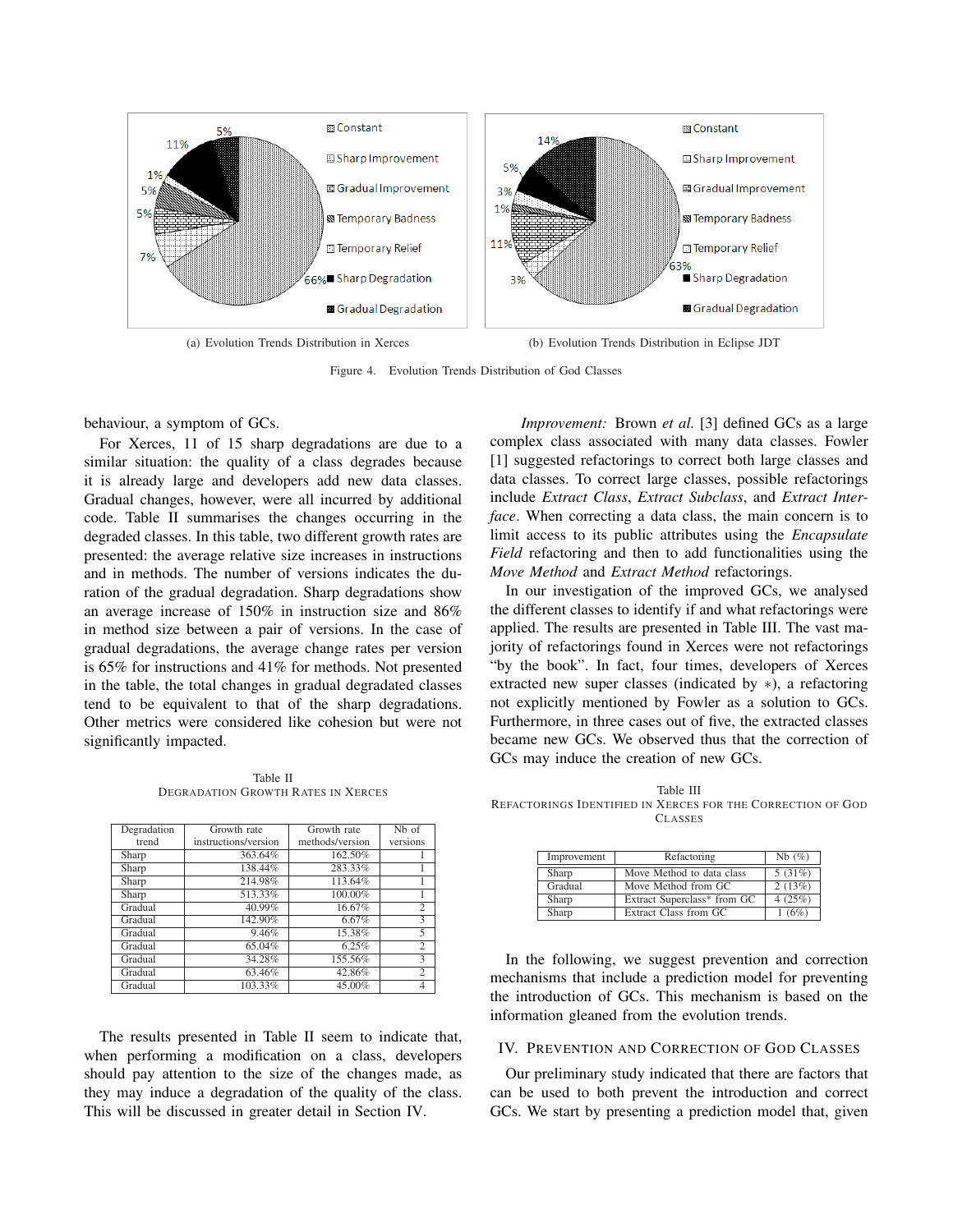the size of a change, indicates how the godliness of a class will evolve. Then, we present how refactorings can be used to best correct a GC.

#### *A. Preventing the Introduction of God Classes*

When developers want to implement new functionality, they should be able to offer an estimate of the work involved. In our study, we identified two issues causing quality degradation: the size of changes in methods and in instructions. We therefore built upon this observation to build a prediction model that, given a code change, predicts the likelihood that it will cause a GC. Being able to estimate the direct impact (small, medium, or large) of a change on a class is important as changes can result in a degradation of classes. A good assessment of the impact of changes could help to prevent this decay in GCs: a developer informed of the negative consequences of a change could anticipate and implement an alternative change.

We used previously tested change metrics to quantify these effects: three different instruction change metrics [39] and two public interface change metrics. We calculated the absolute and relative numbers of added, removed, and modified instructions (in terms of bytecode instructions) using a Levenshtein edit distance [40]. We also measured the absolute and relative changes in the numbers of interface methods (*i.e.*, public declared or inherited methods) as in [39]. The values were discretised into the following levels: none, low, high. None indicates that there were no changes. We used the third quartile  $(Q3)$  of observed values as a threshold to separate the low from high values.

The predicted value is the variation on the level of symptoms exhibited. After a change, the quality of a class can degrade (its probability of being a GC increase), it can be stable, or it can improve (GC decrease).

We built and executed the prediction model on Xerces using JRip, the implementation of the RIPPER rule-extraction algorithm in Weka [41]. Tests were run using a 10-fold cross-validation. Figure 5 provides the results of the rules. RULE 1 of the model warns against modifications on borderline classes (classes with already high symptoms of GCs) because adding a large number of instructions to these classes would cause them to decay into GCs. RULE 2 moreover states that any change that does not reduce the complexity (measured in terms of size) of a class will likely increase the risk that this class becomes a GC. Finally, any other change would likely not affect the godliness of a class.

The prescriptive ability of this model is essential to prevent the introduction of a GC in a system. Although a developer cannot provide specific metrics to describe a change, she should be able to describe it sufficiently for the model to be useful. If a change is judged "bad", the developer can test alternate changes. The RIPPER algorithm was not able to identify rules that predict change operations decreasing the level of godliness. This problem could be

```
RULE CARD : God Classes {
RULE 1: {
  ( Class status = Borderline ) AND
   Ratio of instructions
    added and/or deleted = high )
     AND ( Instruction Change Ratio = high )
       => Godliness = Increase (83 %)
};
RIILE 2 \cdot 1( Class status = Healthy ) AND
  ( Instructions Deleted = none )
      \Rightarrow Godliness = Increase (66 %)
};
RULE 3: {
  ( Default => Godliness = Stable (74 %)
};
}
```
Figure 5. Rules of the Prediction Model. (Classification rates.)

attributed to the simplicity of the metrics used. Future work includes a detailed study of relevant metrics and building a more powerful prediction model.

#### *B. Proposing Remedies to God Classes*

We discuss how to "cure" infected classes using refactorings. In our exploration of improvements in Xerces and EclipseJDT, we found that developers use some refactorings on GCs. In EclipseJDT, most corrections came from adding behaviour to data classes, and in Xerces, we found that developers would extract classes (often into super-classes). We therefore present a process that could suggest the most appropriate refactorings to cure a specific GC.

There are three structural issues that describe a GC: its size, its cohesion, and its reliance on data class. Different refactorings can address a different set of these issues. The suggestion process could allow a developer to describe visible characteristics of a GC using metrics. For example, she might notice that a class  $C$  implements too much functionality, which is measurable using the NMD (number of methods) metric. She would like to know what is the best refactoring to apply. We present different symptoms and suitable refactorings to solve them. All of these refactorings were observed in our study of Xerces.

*Too Many Data Classes:* A data class is loosely defined as a data holder without behaviour. Any corrections of this symptom consists of adding behaviour to the data class. First, a developer encapsulates the fields and then moves behaviour into the data class. The measurable effect of these refactorings on the structure of the observed classes are defined in Table IV. In the table,  $NPF$  and  $NPF_r$  are the number of public fields declared and removed. NMD is the number of declared methods (excluding accessors), where  $NMD_a$  and  $NMD_m$  are respectively the number added and moved from a GC. Finally, DC is the number of data classes. Both the number of data classes and the number of methods declared are explicitly used in the detection model. In our study of Xerces and EclipseJDT, this refactoring was found to be commonly used to correct GCs.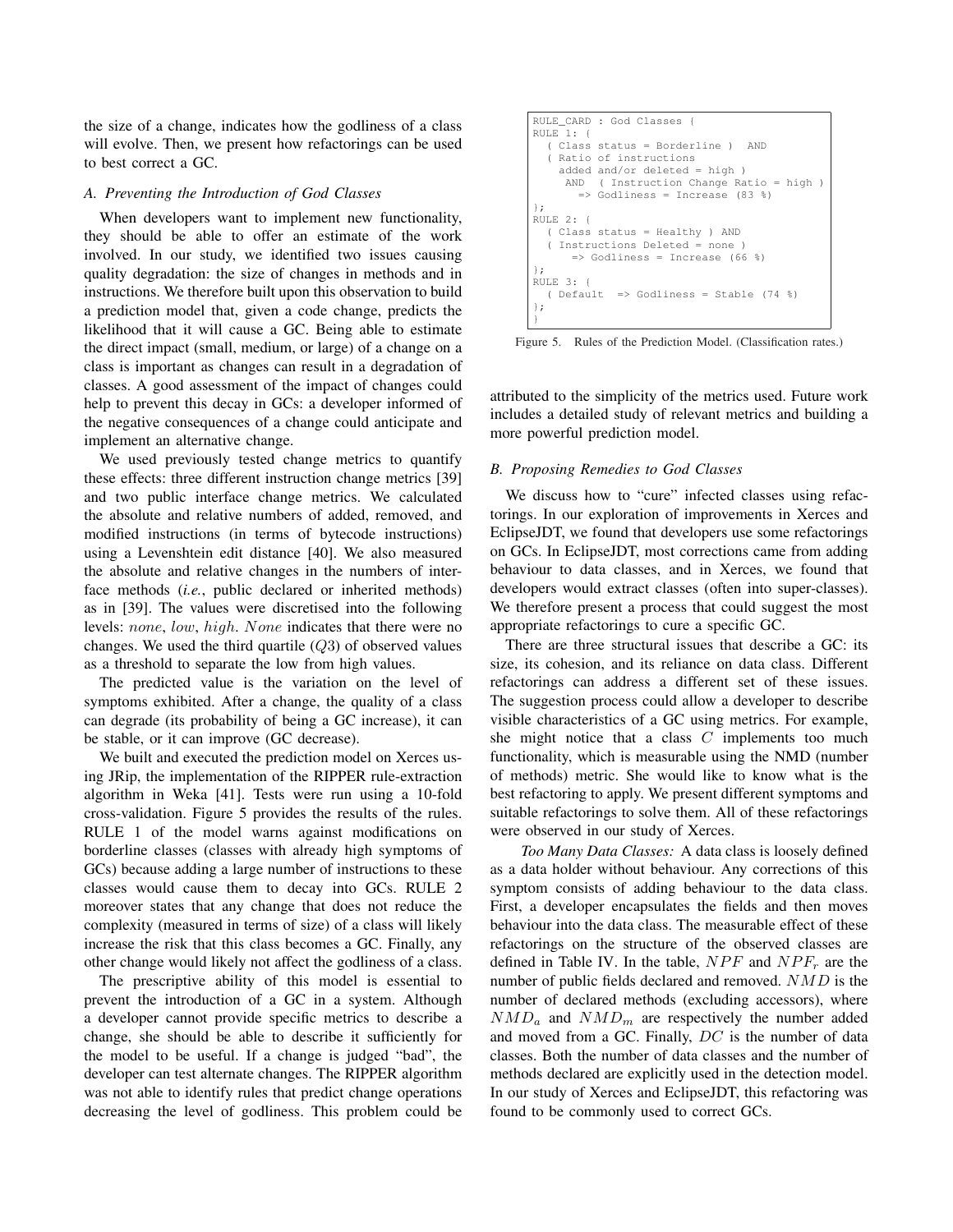Table IV CORRECTING DATA CLASSES

| Refactoring    | Data class      | GC                |
|----------------|-----------------|-------------------|
| 1) Encapsulate | $\#NPF-NPF_r$   |                   |
| 2) Move method | $\#NMD + NMD_a$ | $\#NMD_m - NMD_m$ |
| 3) Result      |                 | $#DC -$           |

Table V CLASS EXTRACTION

| Refactoring                 | GC                                  |
|-----------------------------|-------------------------------------|
| 1) New class/sub/superclass | #Assoc./ $NOC + 1/DIT + 1$          |
| 2) Move methods out         | $\#NMD-NMD_m$                       |
| 3) Move attributes out      | $\#NAD-NAD_m$                       |
| Results                     | Cohesion is better, Size is smaller |

*Too Much Behaviour in the God Class:* When a class implements too much behaviour, it can be advisable to *Move Method* out. The effect is that the number of methods declared (NMD) in the GC decreases.

*Too Much State:* When there are too many attributes, a hidden class looms that must be extracted using, for example, *Extract Class*. Fowler suggests for this class to be a new associated class or a subclass. We have however also observed that a superclass seems to be an alternative in three cases in Xerces.

The result on metrics (in Table V) is that the size of the class should decrease (as measured by the number of attributes and methods declared). Depending on the choice of attributes and methods moved out, the cohesion should also increase. If the extracted class is a super/subclass, then the position of the class in the inheritance tree should change as measured by the metrics Number Of Children (NOC) or Depth of the Inheritance Tree (DIT). We are aware of the risk of transmission: the new class may be a GC or a data class.

The suggestion process consists of evaluating the main issue with the GC. The detection model can be used to assess the influence of the different symptoms. If a class is associated to too many data classes, then methods should be moved there. If it is large and non-cohesive, then a developer should extract a new class. Finally, if the class has too much behaviour, methods should be extracted. While we discussed only these three types of suggestions, more could be considered and included in an automated suggestion system [42]. In future work, we plan on guiding the selection of refactorings using optimisation techniques to find a balance between the metric values characterising design and code smells.

#### V. DISCUSSIONS

Following an epidemiological metaphor, we conducted an exploration of how GCs are introduced and removed from software systems. While the results are observed on two different systems; the methodology, using a time-independent classification, could be reused in further research to support our findings.

GCs were identified using a detection model that was shown in previous work to identify GCs with a precision up to 77% and a recall of 100% for the top ranked classes. Thus, the accuracy of the model is an issue in this type of study. To minimise this threat to validity, we manually validated the GCs that were discussed in the paper.

Both the prevention and correction mechanisms proposed are simplistic, but their purpose was to illustrate the usefulness of the exploration of the life-cycle of GCs. We believe that better prevention and correction mechanisms should be explored in future work.

A general problem to guide preventive maintenance was the lack of a taxonomy of changes that have a negative impact on software quality. We therefore used quantitative data (change metrics) instead of semantically meaningful transformations (like refactorings).

All data is available online<sup>3</sup> for future replications.

#### VI. CONCLUSION

In this paper, following an epidemiological metaphor, we reported a study of the life cycle of GCs in two open-source systems, Xerces and Eclipse JDT, to determine how they came to be introduced, removed, and how they evolve. We noted that GCs are sometimes introduced by design as the best solution to a particular problem. Although they are not "good" code, these classes cannot be improved and remain relatively untouched from version to version. We found that changes, such as adding new responsibilities, can result in the degradation of GCs. The correction of a GC may also move the problem to a different class.

From this study, we showed how to develop prevention mechanisms, filters to determine whether projected changes are likely to transform a class into a GC and decrease its quality. We also formalised refactorings with their theoretical effects on GCs to suggest the most appropriate changes.

The generalisation of our study to other smells is briefly discussed and will be developed in future work. Future work will also include assessing more systems and discussing the proposed refactorings with their developers who apply them. We also plan to identify other kinds of good design practices, for example design patterns or Riel's heuristics [4], to explain the existence of "good" GCs.

#### ACKNOWLEDGMENT

We gratefully thank Jean Vaucher for our many fruitful discussions and his valuable remarks. This work has been partly funded by the Natural Sciences and Engineering Research Council of Canada (NSERC), and the Canada Research Chair on Software Patterns and Patterns of Software.

<sup>3</sup>http://www.ptidej.net/downloads/experiments/WCRE09b/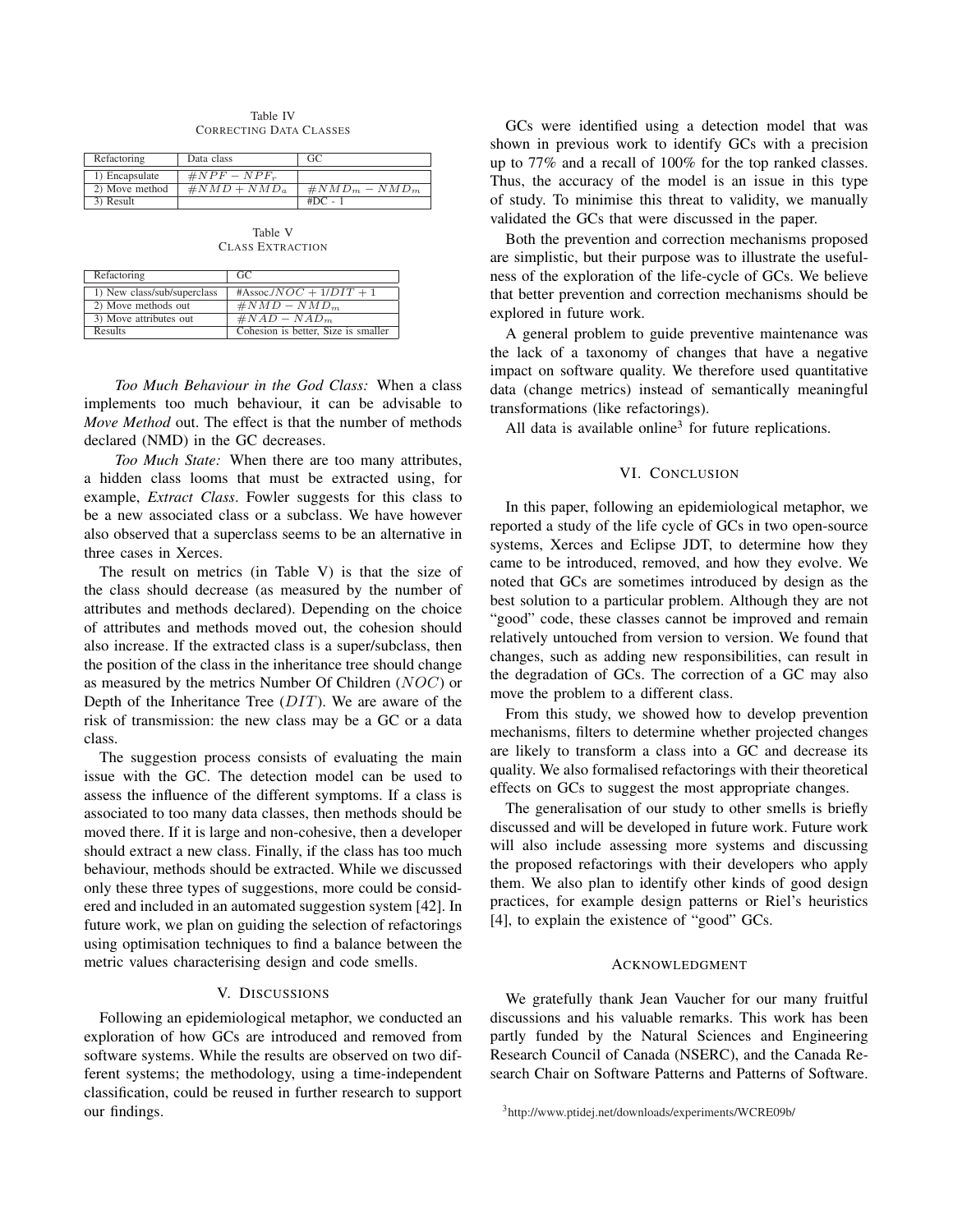#### **REFERENCES**

- [1] M. Fowler, *Refactoring Improving the Design of Existing* Code, 1<sup>st</sup> ed. Addison-Wesley, June 1999.
- [2] L. D. Naouel Moha, Yann-Gaël Guéhéneuc and A.-F. L. Meur, "DECOR: A method for the specification and detection of code and design smells," *IEEE Transactions on Software Engineering*, vol. To appear.
- [3] W. J. Brown, R. C. Malveau, W. H. Brown, H. W. McCormick III, and T. J. Mowbray, *Anti Patterns: Refactoring Software, Architectures, and Projects in Crisis*, 1<sup>st</sup> ed. John Wiley and Sons, March 1998. [Online]. Available: www.amazon.com/exec/obidos/tg/detail/-/0471197130/ ref=ase\ theantipatterngr/103-4749445-6141457
- [4] A. J. Riel, *Object-Oriented Design Heuristics*. Addison-Wesley, 1996.
- [5] G. Antoniol and Y.-G. Guéhéneuc, "Feature identification: An epidemiological metaphor," *Transactions on Software Engineering (TSE)*, vol. 32, no. 9, pp. 627–641, September 2006, 15 pages. [Online]. Available: http://www-etud.iro. umontreal.ca/<sup>∼</sup>ptidej/Publications/Documents/TSE06.doc.pdf
- [6] F. Khomh, S. Vaucher, Y.-G. Guéhéneuc, and H. Sahraoui, "A Bayesian Approach for the Detection of Code and Design Smells," in *Proceedings of the* 9<sup>th</sup> International Conference *on Quality Software*, D.-H. Bae and B. Choi, Eds. IEEE Computer Society Press, August 2009.
- [7] G. Travassos, F. Shull, M. Fredericks, and V. R. Basili, "Detecting defects in object-oriented designs: using reading techniques to increase software quality," in *Proceedings of the* 14th *Conference on Object-Oriented Programming, Systems, Languages, and Applications*. ACM Press, 1999, pp. 47–56.
- [8] R. Marinescu, "Detection strategies: Metrics-based rules for detecting design flaws," in *Proceedings of the*  $20^{th}$  *International Conference on Software Maintenance*. IEEE Computer Society Press, 2004, pp. 350–359.
- [9] M. J. Munro, "Product metrics for automatic identification of "bad smell" design problems in java source-code," in *Proceedings of the* 11th *International Software Metrics Symposium*, F. Lanubile and C. Seaman, Eds. IEEE Computer Society Press, September 2005. [Online]. Available: http://doi.ieeecomputersociety.org/10. 1109/METRICS.2005.38
- [10] E. H. Alikacem and H. Sahraoui, "Generic metric extraction framework," in *Proceedings of the*  $16^{th}$  *International Workshop on Software Measurement and Metrik Kongress (IWSM/MetriKon)*, 2006, pp. 383–390.
- [11] K. Dhambri, H. Sahraoui, and P. Poulin, "Visual detection of design anomalies." in *Proceedings of the*  $12^{th}$  *European Conference on Software Maintenance and Reengineering, Tampere, Finland*. IEEE Computer Society, April 2008, pp. 279–283.
- [12] F. Simon, F. Steinbrückner, and C. Lewerentz, "Metrics based refactoring," in *Proceedings of the Fifth European Conference on Software Maintenance and Reengineering (CSMR'01)*. Washington, DC, USA: IEEE Computer Society, 2001, p. 30.
- [13] G. Langelier, H. A. Sahraoui, and P. Poulin, "Visualizationbased analysis of quality for large-scale software systems," in *Proceedings of the*  $20^{th}$  *International Conference on Automated Software Engineering*, T. Ellman and A. Zisma, Eds. ACM Press, November 2005. [Online]. Available: http://www.iro.umontreal.ca/labs/infographie/papers/ Langelier-2005-VAQ/langelier-ase2005.pdf
- [14] M. Lanza and R. Marinescu, *Object-Oriented Metrics in Practice*. Springer-Verlag, 2006. [Online]. Available: http://www.springer.com/alert/urltracking.do?id=5907042
- [15] E. van Emden and L. Moonen, "Java quality assurance by detecting code smells," in *Proceedings of the 9th Working Conference on Reverse Engineering (WCRE'02)*. IEEE Computer Society Press, Oct. 2002. [Online]. Available: citeseer.ist.psu.edu/vanemden02java.html
- [16] B. D. Bois, S. Demeyer, J. Verelst, T. Mens, and M. Temmerman, "Does god class decomposition affect comprehensibility?" in *Proceedings of the*  $10^{th}$  *IASTED International Conference on Software Engineering*. Acta Press, 2006, pp. 346–355, 10 pages.
- [17] A. Lozano, M. Wermelinger, and B. Nuseibeh, "Assessing the impact of bad smells using historical information," in *Proceedings of the* 9 th *International Workshop on Principles of Software Evolution*, M. D. Penta and M. Lanza, Eds. ACM Press, September 2007, pp. 31–34. [Online]. Available: http://portal.acm.org/citation.cfm?id=1294948.1294957
- [18] F. Khomh, M. D. Penta, and Y.-G. Guéhéneuc, "An exploratory study of the impact of code smells on software change-proneness," in *Proceedings of the*  $16^{th}$ *Working Conference on Reverse Engineering (WCRE)*, G. Antoniol and A. Zaidman, Eds. IEEE Computer Society Press, October 2009, 10 pages. [Online]. Available: http://www-etud.iro.umontreal.ca/<sup>∼</sup>ptidej/Publications/ Documents/WCRE09a.doc.pdf
- [19] T. Zimmermann, P. Weissgerber, S. Diehl, and A. Zeller, "Mining version histories to guide software changes." in *Proceedings of the International Conference on Software Engineering*, 2004, pp. 563–572.
- [20] H. Gall, K. Hajek, and M. Jazayeri, "Detection of logical coupling based on product release history." in *Proceedings of IEEE International Conference on Software Maintenance*, 1998, pp. 190–197.
- [21] H. Gall, M. Jazayeri, R. Klosch, and G. Trausmuth, "Software evolution observations based on product release history." in *Proceedings of IEEE International Conference on Software Maintenance*, 1997, pp. 160–.
- [22] H. Gall, M. Jazayeri, and J. Krajewski, "Cvs release history data for detecting logical couplings," in *IWPSE*. Washington DC USA: IEEE Computer Society, 2003, pp. 13–23.
- [23] A. T. T. Ying, "Predicting source code changes by mining revision history," Master's thesis, University of British Columbia, October 2003.
- [24] D. M. German, "An empirical study of fine-grained software modifications," *Journal of Empirical Software Engineering*, 2005.